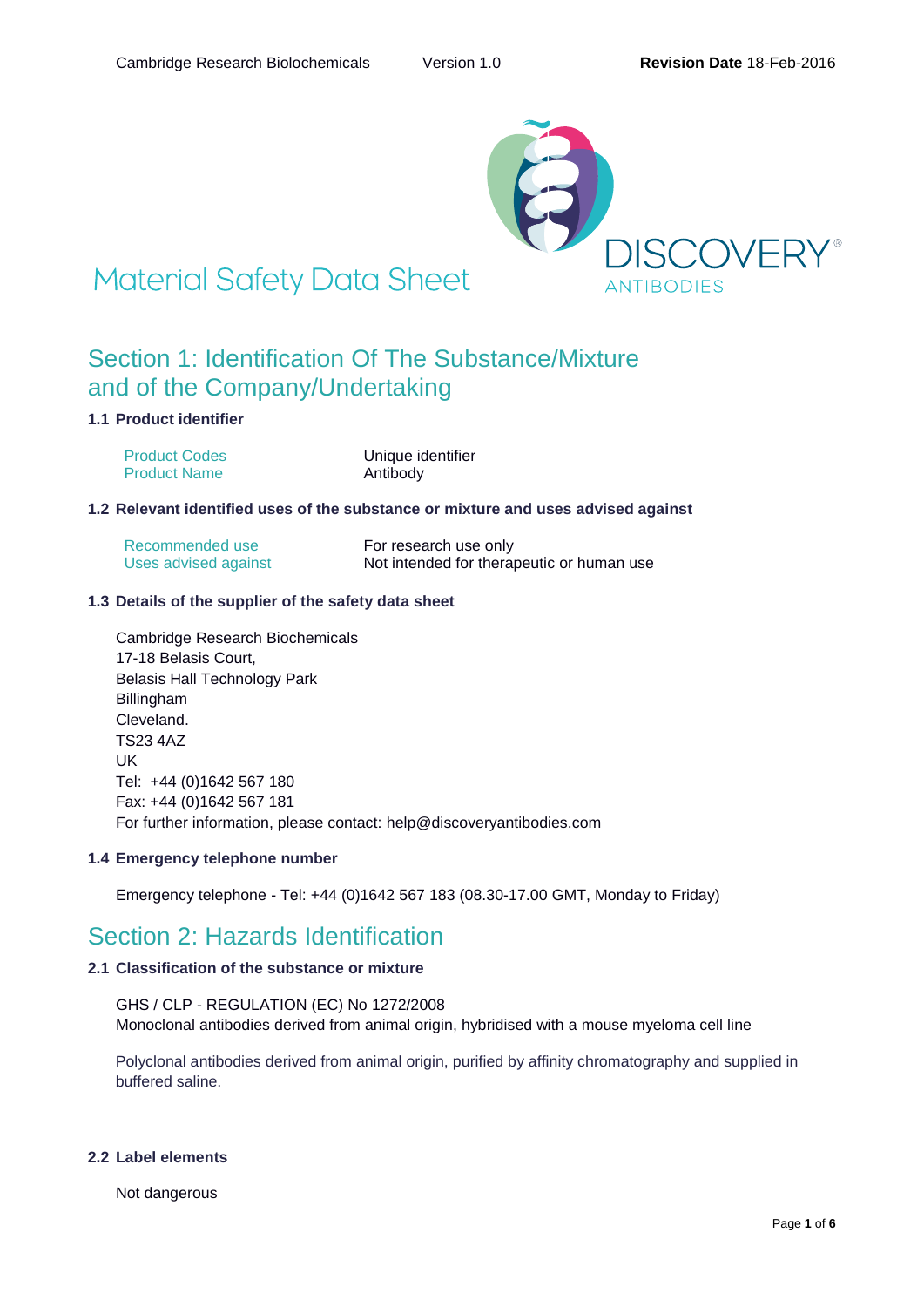| <b>Buffers</b>                            | All constituents of the buffers in which antibodies are supplied contain chemicals<br>designated as non-regulated (NR) by BDH Hazard Class System that<br>corresponds to UN Hazard Classification                                                                                                                                                       |
|-------------------------------------------|---------------------------------------------------------------------------------------------------------------------------------------------------------------------------------------------------------------------------------------------------------------------------------------------------------------------------------------------------------|
| <b>Preservatives</b>                      | Sodium azide (NaN3, CAS No.: 26628-22-8) - The majority of antibodies contain<br>0.01% w/v sodium azide as a preservative (refer to the individual product<br>datasheet for further information).                                                                                                                                                       |
|                                           | Sodium azide is highly toxic if swallowed (R28): Causes irritation of mouth,                                                                                                                                                                                                                                                                            |
|                                           | pharynx, gullet and gastro-intestinal tract.                                                                                                                                                                                                                                                                                                            |
| <b>Health warning</b>                     | <b>Skin: Causes skin irritation</b><br>Eye: Causes eye irritation                                                                                                                                                                                                                                                                                       |
|                                           | Inhalation: Mucosal irritation, cough, dyspnoea, pulmonary oedema after lag time<br>Sensitizing effects: Not known                                                                                                                                                                                                                                      |
|                                           | Additional toxicological advice: Systemic effects: Disorders of CNS, circulatory<br>failure, low blood pressure, cough, dyspnoea, spasms, headache, dizziness,<br>nausea, vomiting, collapse, unconsciousness.<br>If ingested wash your mouth with water and drink plenty of water                                                                      |
| <b>Stability and</b><br><b>Reactivity</b> | Conditions to avoid: Humidity; Contact with water, acids, heavy metals (lead,<br>copper), metal, salts, bromine, methylene chloride, carbon disulphide, sulfuric<br>acid, halogenated hydrocarbons                                                                                                                                                      |
|                                           | Hazardous reactions: May liberate toxic gas                                                                                                                                                                                                                                                                                                             |
|                                           | Hazardous decomposition products: Nitrous gas                                                                                                                                                                                                                                                                                                           |
| <b>Stabililisers</b>                      | Thiomersal – The majority of antibodies contain 1% w/v thiomersal as a stabiliser<br>(refer to the individual product datasheet for further information).<br>Thiomersal is toxic substance and can cause irritation to eyes and skin. Avoid<br>ingestion or contact with skin and eyes. Wear appropriate protective clothing<br>(EC) No 1272/2008) P280 |
| Precautionary<br><b>Statements</b>        | Wear appropriate protective gloves and protective clothing                                                                                                                                                                                                                                                                                              |

### **2.3 Other information**

Caution - substance not yet tested completely

## Section 3: Composition/Information On Ingredients

### **3.1 Substances**

This product contains antibodies derived from animal origin, supplied in buffered saline. A chemical preservative such as sodium azide will typically be present (refer to the individual product datasheet for further information). A chemical stabiliser such as thiomersal will typically be present (refer to the individual product datasheet for further information).

For the full text of the H-Statements mentioned in this Section, see Section 16

## Section 4: First Aid Measures

### **4.1 Description of first aid measures**

| <b>Inhalation</b> | If inhaled, move away from the exposure and into fresh air.                     |
|-------------------|---------------------------------------------------------------------------------|
| Skin contact      | In case of contact wash off immediately with soap and plenty of water. Removing |
|                   | all contaminated clothes and shoes                                              |
| Eye Contact       | Immediately flush eyes with plenty of water. After initial flushing, remove any |
|                   | contact lenses and continue flushing for at least 15 minutes                    |
| Ingestion         | If ingested wash your mouth with water. Drink plenty of water                   |

### **4.2 Most important symptoms and effects, both acute and delayed**

Main symptoms No information available.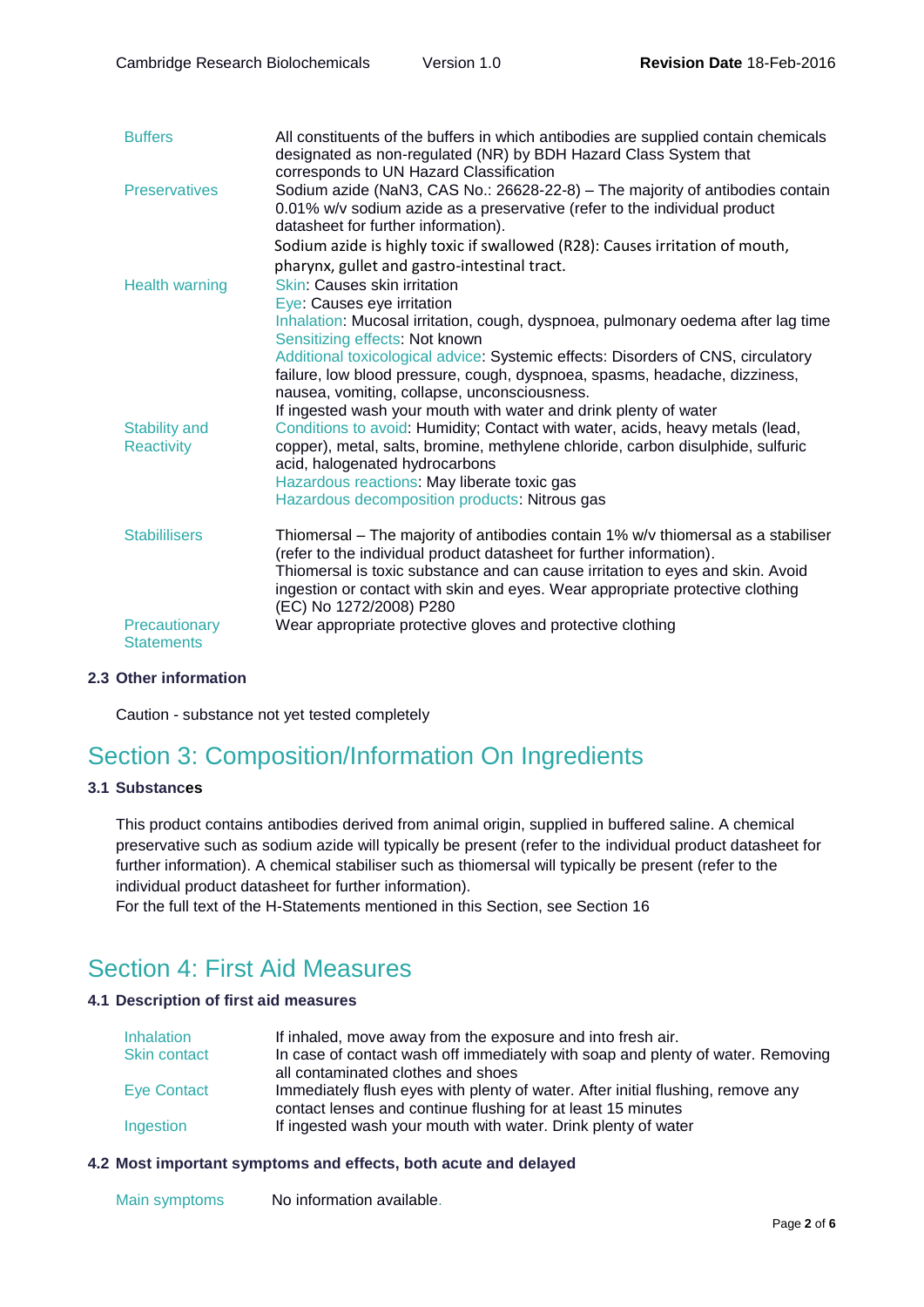### **4.3 Indication of any immediate medical attention and special treatment needed**

Notes to physician Treat symptomatically.

### Section 5: Fire-Fighting Measures

### **5.1 Extinguishing media**

#### Suitable extinguishing media

Use extinguishing measures that are appropriate to local circumstances and the surrounding environment.

#### **5.2 Special hazards arising from the substance or mixture**

#### Special hazard

**For sodium azide do not use water directly on the fire, use dry chemical powder, appropriate foam or carbon dioxide (CO2)**

#### **5.3 Advice for fire-fighters**

Special protective equipment for fire-fighters As in any fire, wear self-contained breathing apparatus and full protective gear.

### Section 6: Accidental Release Measures

### **6.1 Personal precautions, protective equipment and emergency procedures**

Ensure adequate ventilation. Wear disposable gloves and protective clothing Clear spill immediately. Refer to protective measures listed in sections 7 and 8.

#### **6.2 Environmental precautions**

Prevent further leakage or spillage if safe to do so.

#### **6.3 Methods and materials for containment and cleaning up**

Contain and collect spillage with absorbent material and place in a container for disposal according to local/ national regulations (see Section 13).

### Section 7: Handling And Storage

### **7.1 Precautions for safe handling**

Store antibody as directed on the individual product information sheet.

#### **7.1.2 Advice on general occupational hygiene**

- (a) Wear appropriate protective clothing: Safety glasses, latex gloves
- (b) Do not eat, drink and smoke in work areas
- (c) Wash hands before and after using the product
- (d) Remove contaminated clothing and protective equipment before entering eating areas.

### **7.2 Conditions for safe storage, including any incompatibilities**

Store antibody as directed on the individual product information sheet. Keep containers tightly closed in a dry, cool and well-ventilated place. Keep out of the reach of children.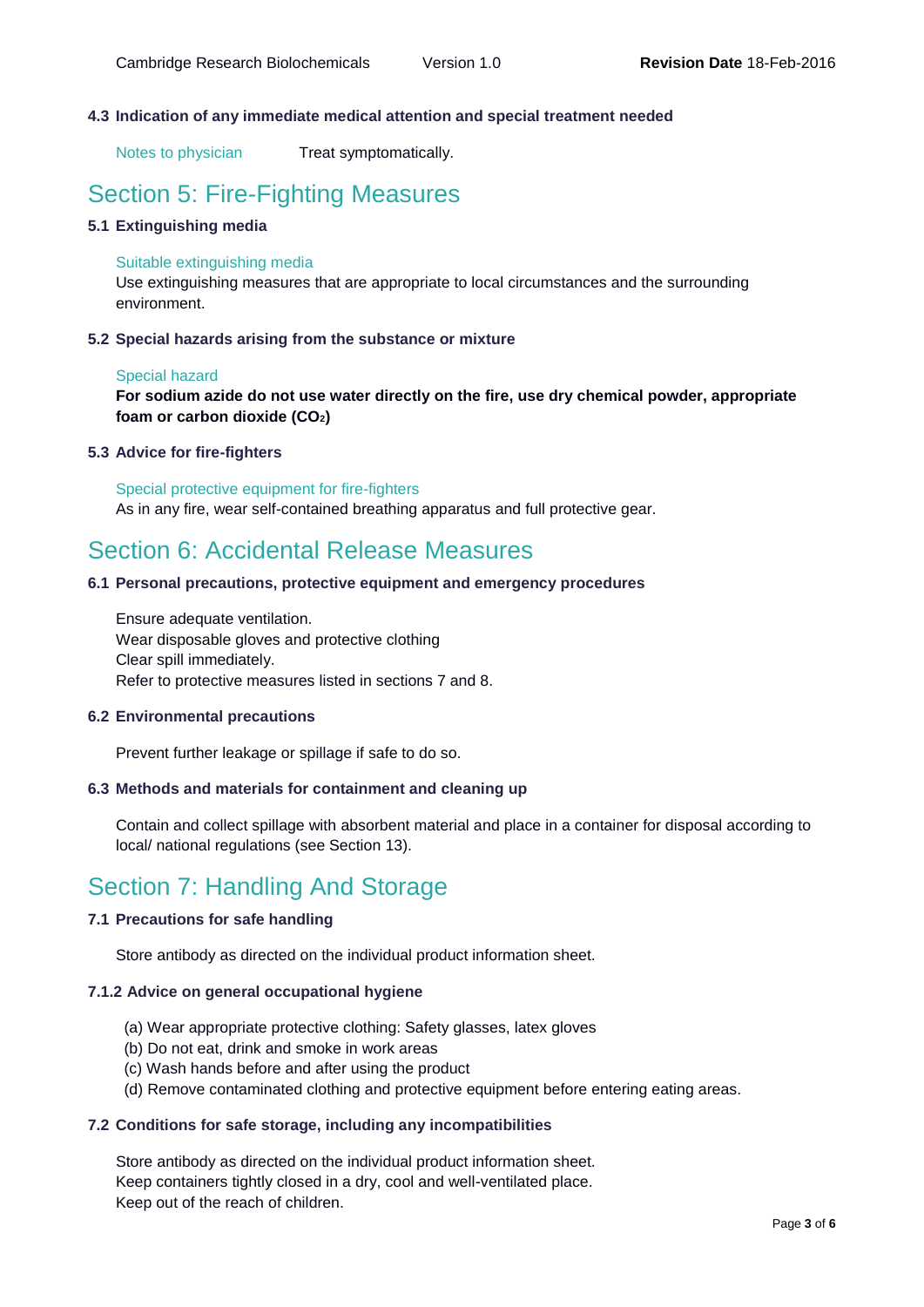Keep in properly labelled containers.

### **7.3 Specific end uses**

| Specific use(s)          | No information available |
|--------------------------|--------------------------|
| <b>Exposure scenario</b> | No information available |

## Section 8. Exposure Controls/Personal Protection

### **8.1 Control parameters**

| <b>Exposure limits</b>     | National occupational exposure limits |  |
|----------------------------|---------------------------------------|--|
| Derived No Effect Level    | No information available              |  |
| <b>Predicted No Effect</b> | No information available              |  |
| Concentration              | No information available              |  |

### **8.2 Exposure controls**

| <b>Engineering measures</b>               | Ensure adequate ventilation, especially in confined areas.<br>Employ good laboratory hygiene practice                                                            |
|-------------------------------------------|------------------------------------------------------------------------------------------------------------------------------------------------------------------|
| <b>Personal protective</b><br>equipment:  |                                                                                                                                                                  |
| Eye protection                            | Safety glasses with side-shields                                                                                                                                 |
| <b>Hand protection</b>                    | Protective gloves                                                                                                                                                |
| Skin and body protection                  | Long sleeved laboratory coat                                                                                                                                     |
| <b>Respiratory protection</b>             | No special protective equipment required                                                                                                                         |
| <b>Thermal hazards</b>                    | No information available                                                                                                                                         |
| <b>Hygiene measures</b>                   | When using, do not eat, drink or smoke. Remove and wash<br>contaminated clothing before re-use. Provide regular cleaning of<br>equipment, work area and clothing |
| <b>Environmental exposure</b><br>controls | Do not allow material to contaminate ground water system                                                                                                         |

## Section 9: Physical And Chemical Properties

### **9.1 Information on basic physical and chemical properties**

| <b>Property</b><br>Physical State at 20°C | <b>Values</b><br>Liquid  | <b>Note</b><br>Appearance colourless to pale<br>yellow |
|-------------------------------------------|--------------------------|--------------------------------------------------------|
| Odour                                     | No information available |                                                        |
| Melting/freezing point                    | No information available |                                                        |
| Boiling point/boiling range               | No information available |                                                        |
| <b>Flash Point</b>                        | No information available |                                                        |
| <b>Evaporation rate</b>                   | No information available |                                                        |
| Flammability (solid, gas)                 | No information available |                                                        |
| Flammability limits in Air:               |                          |                                                        |
| - upper flammability limit                | No information available |                                                        |
| - lower flammability limit                | No information available |                                                        |
| Vapour pressure                           | No information available |                                                        |
| Vapour density                            | No information available |                                                        |
| <b>Relative density</b>                   | No information available |                                                        |
| <b>Water solubility</b>                   | No information available |                                                        |
| Solubility in other solvents              | No information available |                                                        |
| Partition coefficient: n-                 | No information available |                                                        |
| octanol/water                             |                          |                                                        |
| Autoignition temperature                  | No information available |                                                        |
| Decomposition temperature                 | No information available |                                                        |
| Viscosity, kinematic                      | No information available |                                                        |
| <b>Explosive properties</b>               | No information available |                                                        |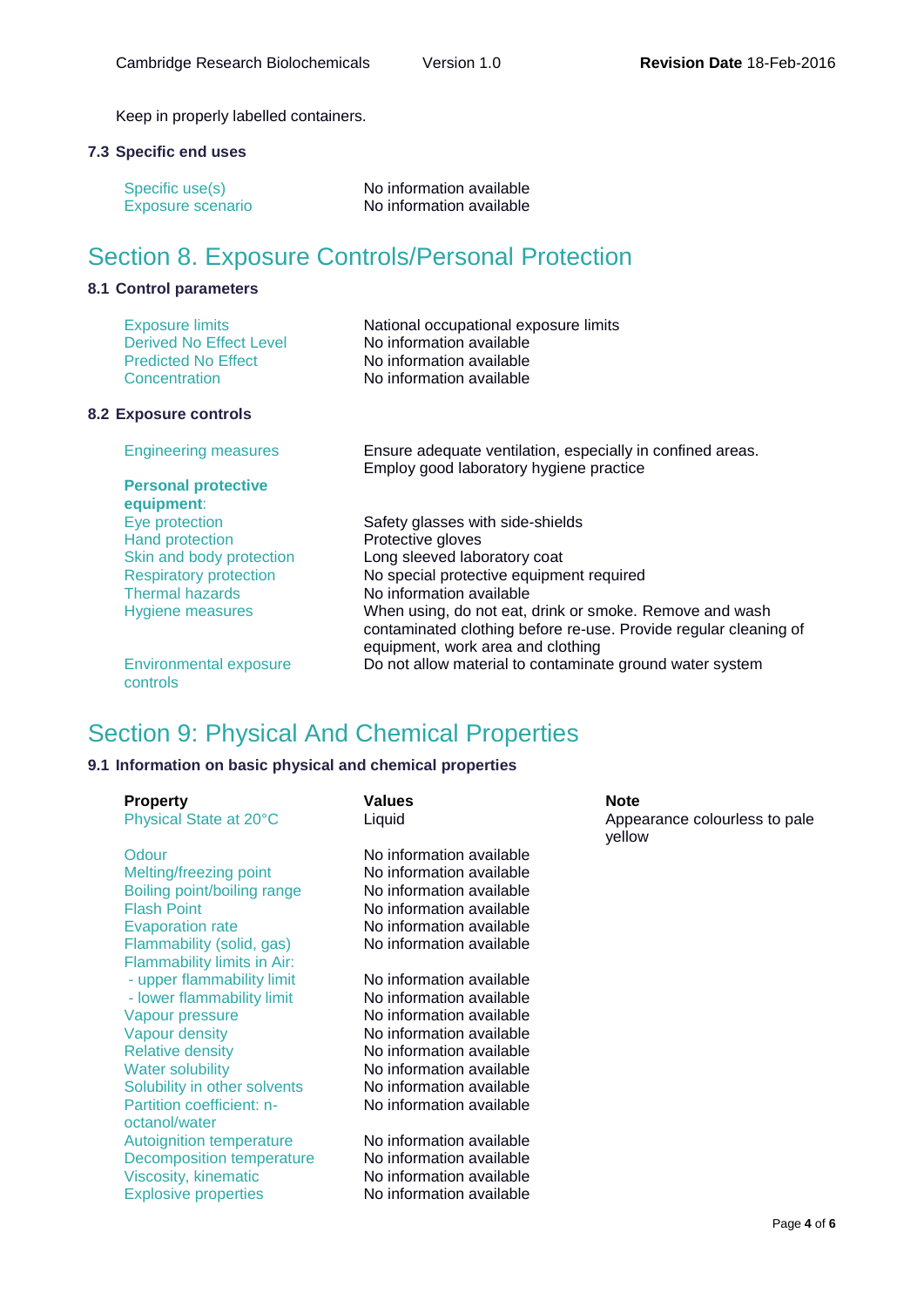### **9.2 Other information**

VOC Content (%) No information available

## Section 10: Stability And Reactivity

### **10.1 Reactivity**

No information available.

### **10.2 Chemical stability**

Stable under normal handling conditions.

### **10.3 Precautionary Statements**

None under normal processing.

### **10.4 Conditions to avoid**

Heat, flames and sparks

### **10.5 Incompatible materials**

None in particular

### **10.6 Hazardous decomposition products**

Not applicable

### Section 11: Toxicological Information

### **11.1 Information on toxicological effects**

### **Acute toxicity**

### **Chronic toxicity**

Mutagenic effects **Target Organ Effects** 

Product Information **Product does not present an acute toxicity hazard based on** known or supplied information Inhalation No information available Eye Contact No information available Skin Contact No information available Ingestion **No information available** 

Corrosivity **No information available** Sensitisation No information available Neurological effects No information available Reproductive toxicity No information available

## Section 12. Ecological Information

### **12.1 Toxicity**

**Ecotoxicity effects** As supplied, the preparation is not expected to present significant adverse environmental effects.

### **12.2 Persistence and degradability**